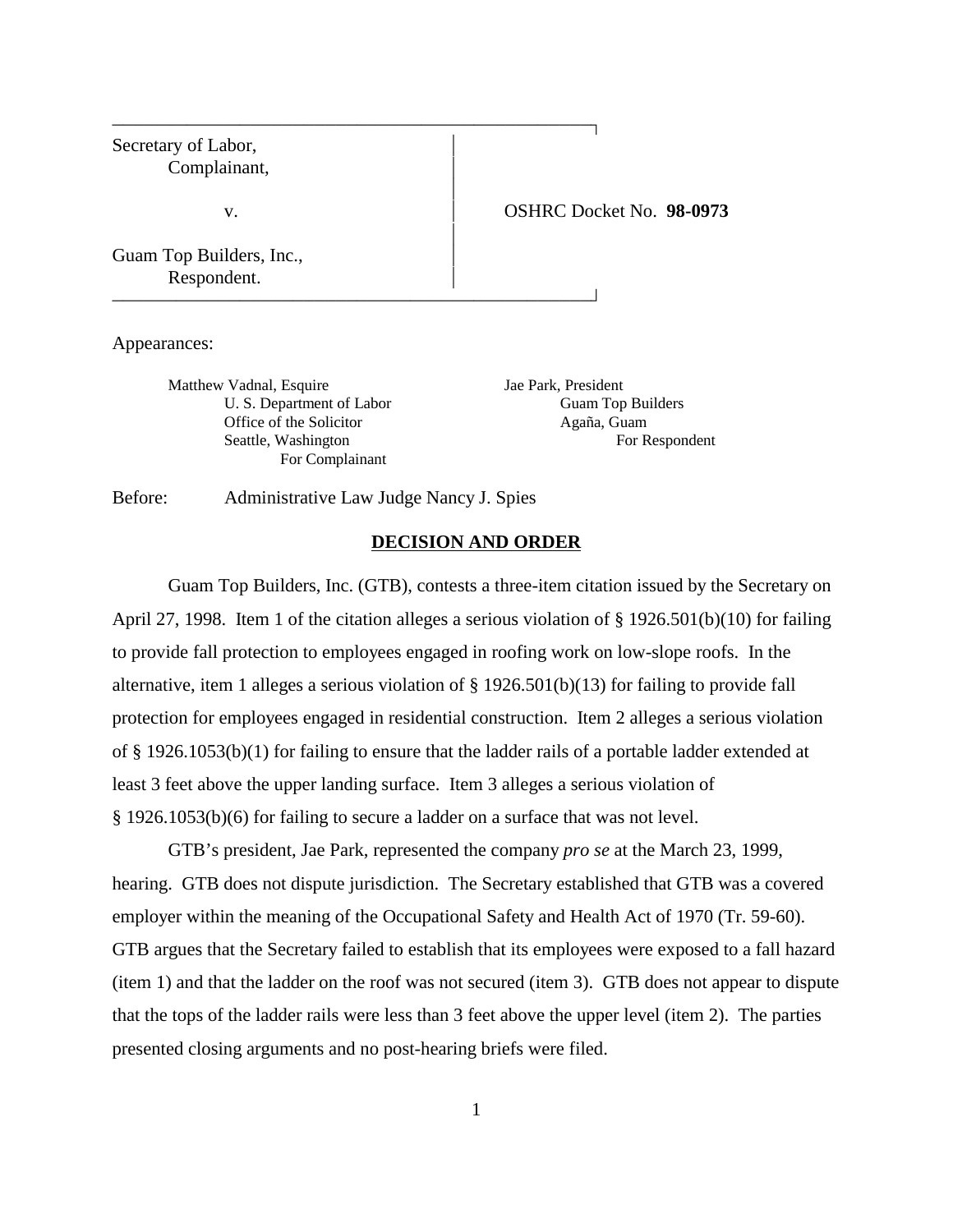For the reasons set out below, items 1 and 2 are affirmed, and item 3 is vacated.

#### *Background*

On January 26, 1998, Johnny Cruz conducted an inspection on behalf of the Occupational Safety and Health Administration (OSHA) of GTB's worksite at the Flora Gardens Condominiums in Chalan Pago, Guam  $(Tr. 10)$ .<sup>1</sup> Cruz conducted the inspection based on a referral by his supervisor, Leonard Limtiaco, who had observed GTB's construction activity at the site he drove along a public roadway (Tr. 16-17).

As Cruz approached GTB's worksite, he noted that there were approximately 20 twostory condominiums in the area, each approximately 18 feet high. Many of the roofs had been damaged by Typhoon Paka, which had struck in December 1997. GTB was repairing the roofs, whose ceramic shingles had become loosened in the storm (Tr. 22-23).

While Cruz was still in his car, he observed an employee carry a 2 foot by 6 foot piece of foam along the roof (Tr. 19):

> [W]hen the wind was blowing, he was, you know, going with the direction of the wind, but he had, he was smart enough to let it go, and he was able to catch his balance, and he was right at the edge. Had he not let that foam go, he would have fallen to the ground. And then I observed other employees up at the, on the rooftop.

Cruz noticed a portable ladder set up on the lower sloped roof of one of the buildings. He observed several employees using the ladder to gain access to the upper roof (Exh. C-3; Tr. 45-46). Cruz asked to speak to the supervisor, and an employee directed him to Mr. Chung,<sup>2</sup> whom he earlier observed operating a forklift moving materials on the other side of the road (Tr. 22). Chung notified Park that Cruz was at the site. After approximately 30 minutes, Park showed up and Cruz held opening and closing conferences with him (Tr. 41, 82).

### The Citation

 $1$  Cruz is employed by the government of Guam. He is permitted to make inspections on behalf of OSHA as part of OSHA's 7(c)(1) enforcement program (Tr. 10).

<sup>&</sup>lt;sup>2</sup> Cruz identified the supervisor as Mr. Sung. Park was insistent that his supervisor's name was Mr. Chung (Tr. 68-69). Cruz stated that the supervisor told Cruz his name was Sung and that he spelled it for him (Tr. 71). Nevertheless, because of language differences and because of Mr. Park's personal knowledge, this decision will refer to the supervisor as "Chung."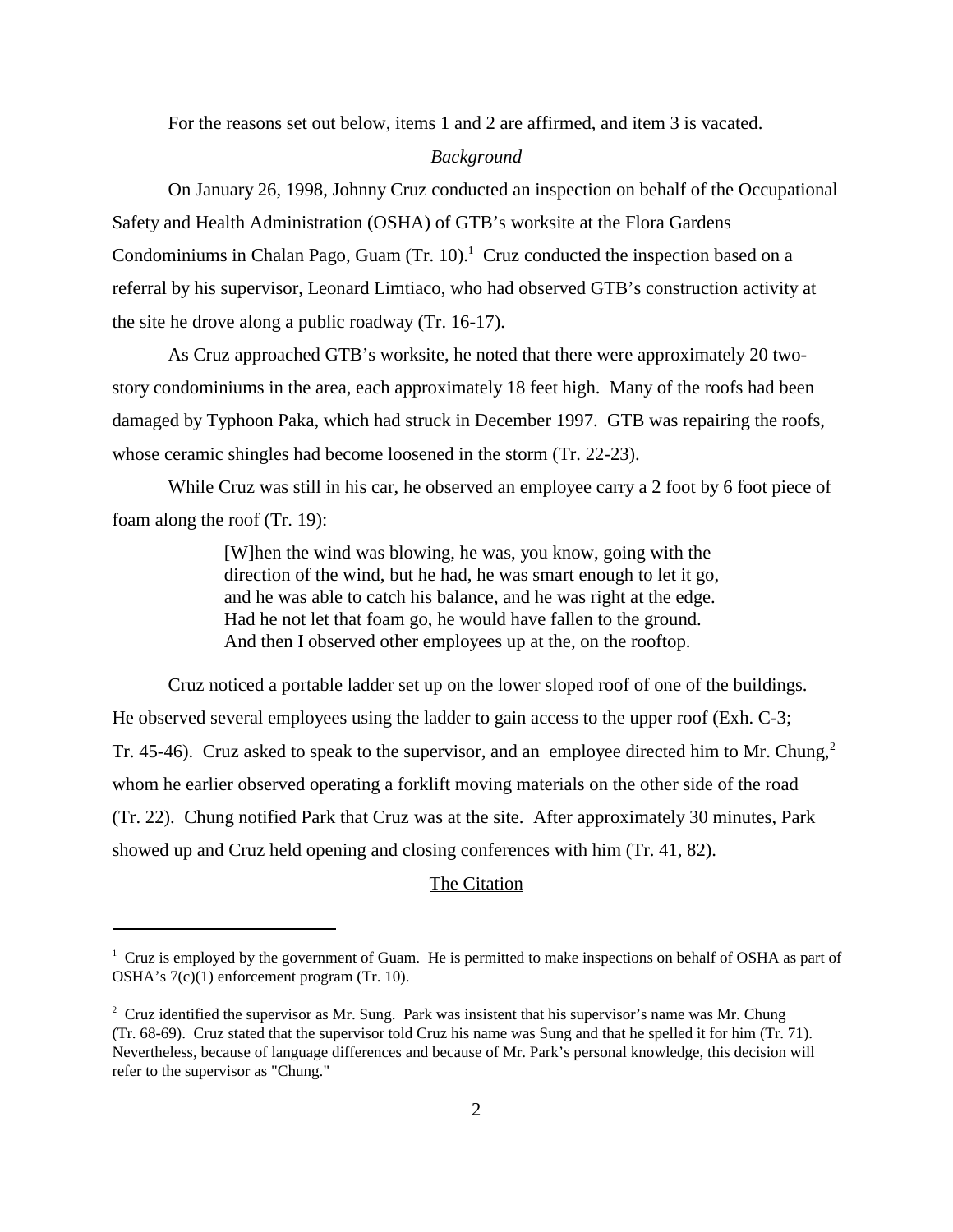The Secretary has the burden of proving her case by a preponderance of the evidence.

In order to establish a violation of an occupational safety or health standard, the Secretary has the burden of proving: (a) the applicability of the cited standard, (b) the employer's noncompliance with the standard's terms, (c) employee access to the violative conditions, and (d) the employer's actual or constructive knowledge of the violation (*i.e.,* the employer either knew or, with the exercise of reasonable diligence could have known, of the violative conditions).

*Atlantic Battery Co.,* 16 BNA OSHA 2131, 2138 (No. 90-1747, 1994).

In order to establish that a violation is "serious" under  $\S 17(k)$  of the Act, the Secretary must establish that there is a substantial probability of death or serious physical harm that could result from the cited condition. In determining substantial probability, the Secretary must show that an accident is possible and the result of the accident would likely be death or serious physical harm. The likelihood of the accident is not an issue. *Spancrete Northeast, Inc.,* 15 BNA OSHA 1020, 1024 (No. 86-521, 1991).

> Item 1: Alleged Serious Violation of § 1926.501(b)(10), or in the Alternative, of  $\S 1926.501(b)(13)$

The Secretary alleges a serious violation of § 1926.501(b)(10), which alleges:

*Roofing work on low-slope roofs.* Except as otherwise provided in paragraph (b) of this section, each employee engaged in roofing activities on low-slope roofs, with unprotected sides and edges 6 feet (1.8 m) or more above lower levels shall be protected from falling by guardrail systems, safety net systems, personal fall arrest systems, or a combination of [protective systems] . . . . Or, on roofs 50-feet (15.25 m) or less in width (see Appendix A to subpart M of this part), the use of a safety monitoring system alone [*i.e*. without the warning line system] is permitted.

GTB claimed in the pre-hearing pleadings that § 1926.501(b)(10) did not apply to the work its employees were doing at Flora Gardens Condominiums because that work was done on residential buildings. Prior to the hearing, the Secretary moved to amend item 1 to allege in the alternative that GTB committed a serious violation of  $\S 1926.501(b)(13)$ , which provides: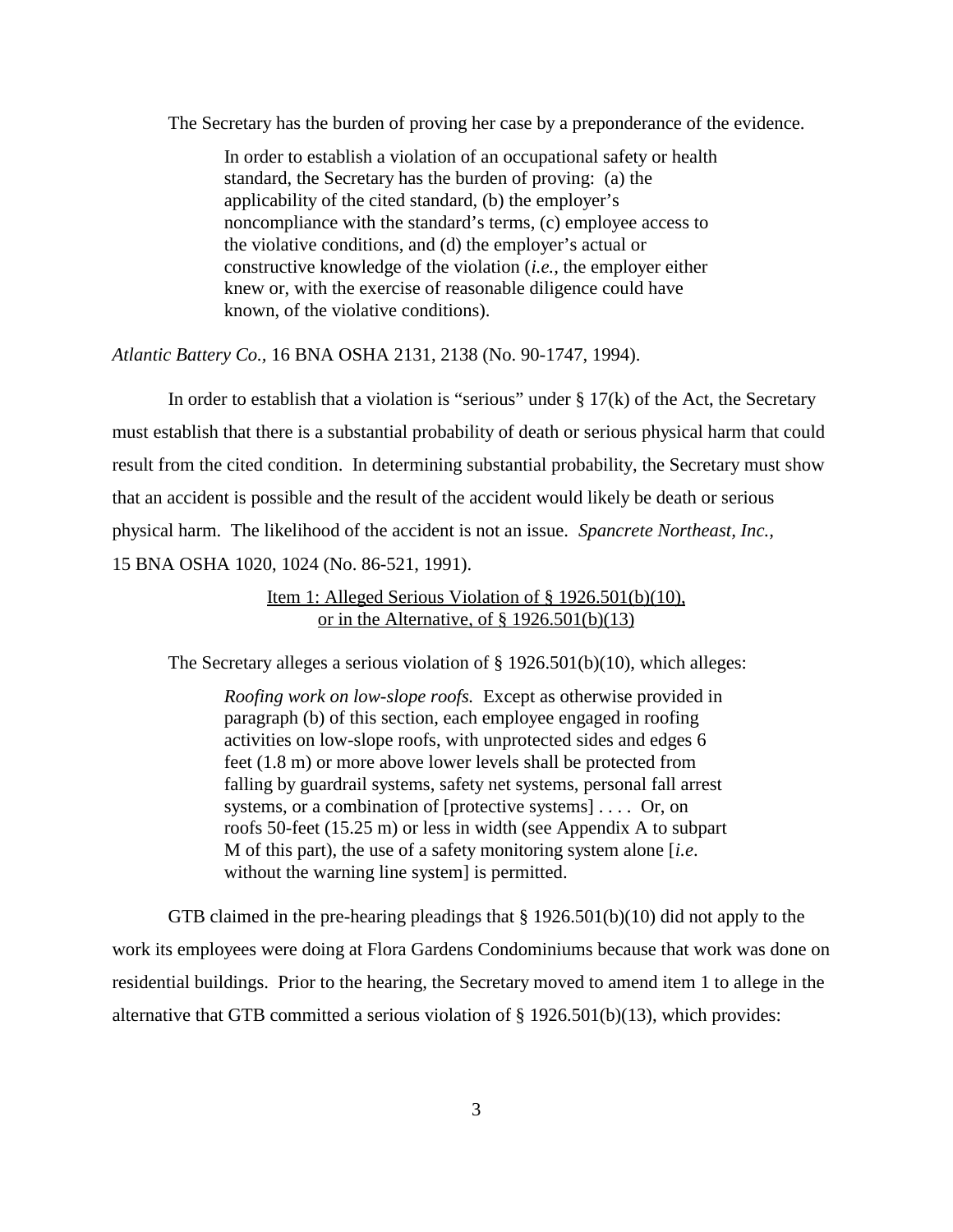*Residential construction*. Each employee engaged in residential construction activities 6 feet (1.8 m) or more above lower levels shall be protected by guardrail systems, safety net system, or personal fall arrest system unless another provision in paragraph (b) of this section provides for an alternative fall protection measure. Exception: When the employer can demonstrate that it is infeasible or creates a greater hazard to use these systems, the employer shall develop and implement a fall protection plan which meets the requirements of paragraph (k) of 1926.502.

Note: There is a presumption that it is feasible and will not create a greater hazard to implement at least one of the above-listed fall protection systems. Accordingly, the employer has the burden of establishing that it is appropriate to implement a fall protection plan which complies with 1926.502(k) for a particular workplace situation, in lieu of implementing any of those systems.

The undersigned allowed the amendment (Tr. 9). OSHA Directive STD 3.1 ("Interim Fall Protection Compliance Guidelines for Residential Construction") relates to § 1926.501(b)(13) and states (Exh. C-5):

> Subpart M does not define "residential construction." For the purposes of interim compliance guidance under this directive, the term "residential construction" applies to structures where the working environment, and the construction materials, methods, and procedures employed are essentially the same as those used for typical house (single-family dwelling) and townhouse construction.

The record establishes that GTB was engaged in roofing work on townhouses at the Flora Gardens Condominiums. Thus, the alternative standard,  $\S$  1926.501(b)(13) is more specific to the cited conditions. The original standard cited in item 1,  $\S$  1926.501(b)(10), will not be considered.

Section 1926.501(b)(13) applies to GTB's work at the site. It is undisputed that GTB's employees were working 6 feet or more above the lower levels. The employees were working 18 feet above the ground (Exhs. C-1 and C-2; Tr. 33-34). GTB was not using a guardrail system, a safety net system, or a personal fall arrest system (Tr. 25). GTB did not attempt to demonstrate that the use of such fall protection systems were infeasible or created a greater hazard, and the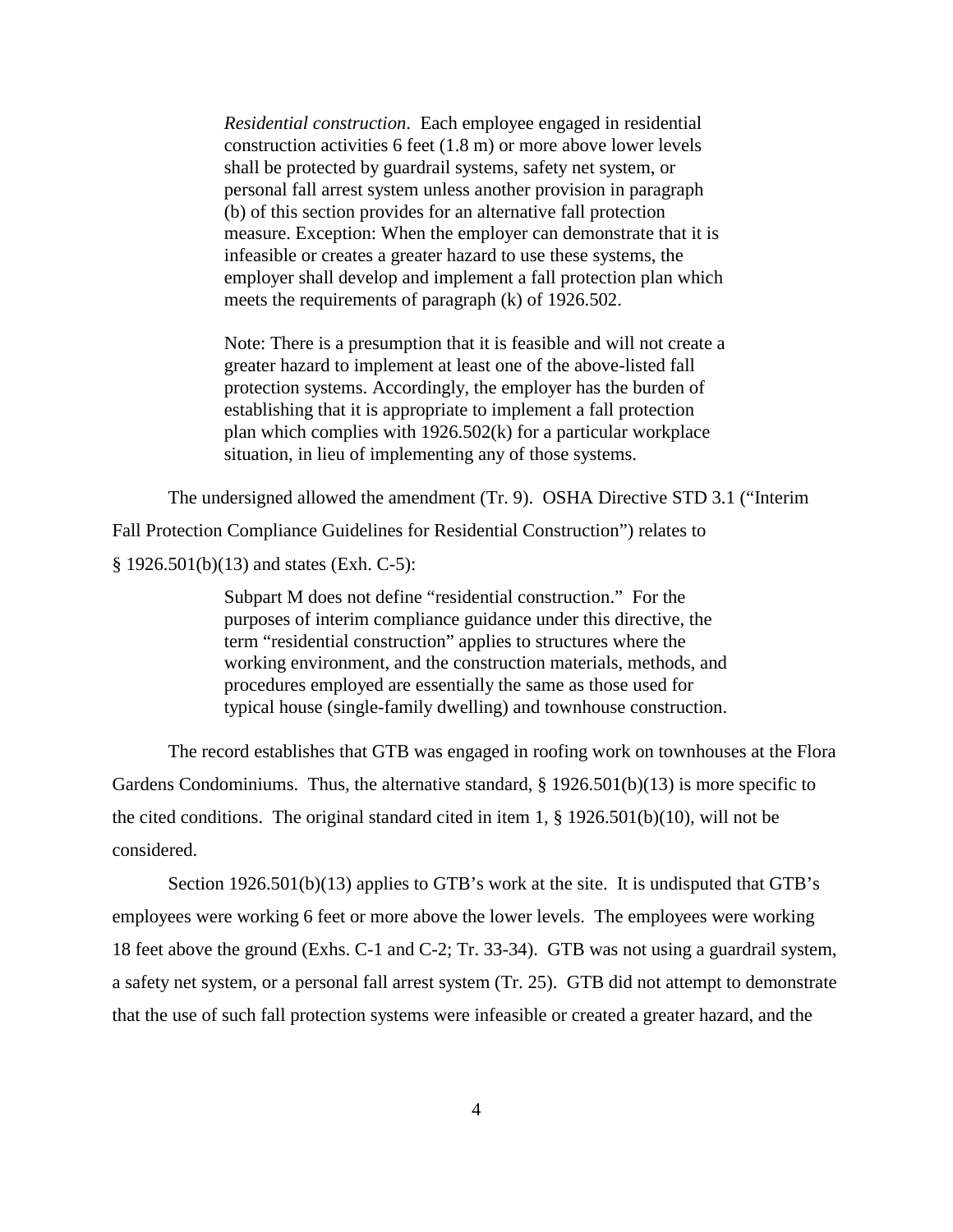company does not argue that it developed a fall protection plan that met the requirements of § 1926.502(k).

GTB argues that it had a safety monitoring system in place which complied with

 $§$  1926.502(h)(1). That standard provides:

*Safety monitoring systems*. Safety monitoring systems [See  $1926.501(b)(10)$  and  $1926.502(k)$ ] and their use shall comply with the following provisions:

- (1) The employer shall designate a competent person to monitor the safety of other employees and the employer shall ensure that the safety monitor complies with the following requirements:
	- (i) The safety monitor shall be competent to recognize fall hazards;
	- (ii) The safety monitor shall warn the employee when it appears that the employee is unaware of a fall hazard or is acting in an unsafe manner;
	- (iii) The safety monitor shall be on the same walking/working surface and within visual sighting distance of the employee being monitored;
	- (iv) The safety monitor shall be close enough to communicate orally with the employee; and
	- (v) The safety monitor shall not have other responsibilities which could take the monitor's attention from the monitoring function.

GTB states that it designated supervisor Chung as the competent person to monitor the safety of the employees. Section 1926.502(h)(1)(iii) and (iv) required the safety monitor to be on the same walking/working surface and within visual sighting and hearing distance of the employees being monitored. When Cruz arrived on the site, he observed seven GTB employees on the roofs of the complex. Supervisor Chung was across the street from the employees operating a forklift (Tr. 22). Section  $1926.502(h)(1)(v)$  requires that the monitor not have other responsibilities that could divert his attention from the monitoring function. Chung's location and activity during the time the GTB employees were on the roof clearly violate the requirements for safety monitors mandated in § 1926.502(h)(1).

GTB argues, through Park, that the employees were working in the center of the roof at the time of Cruz's inspection and were not exposed to a fall hazard because they were away from the edge (Tr. 117-118). This argument is rejected. Park was not at the site at the time of Cruz's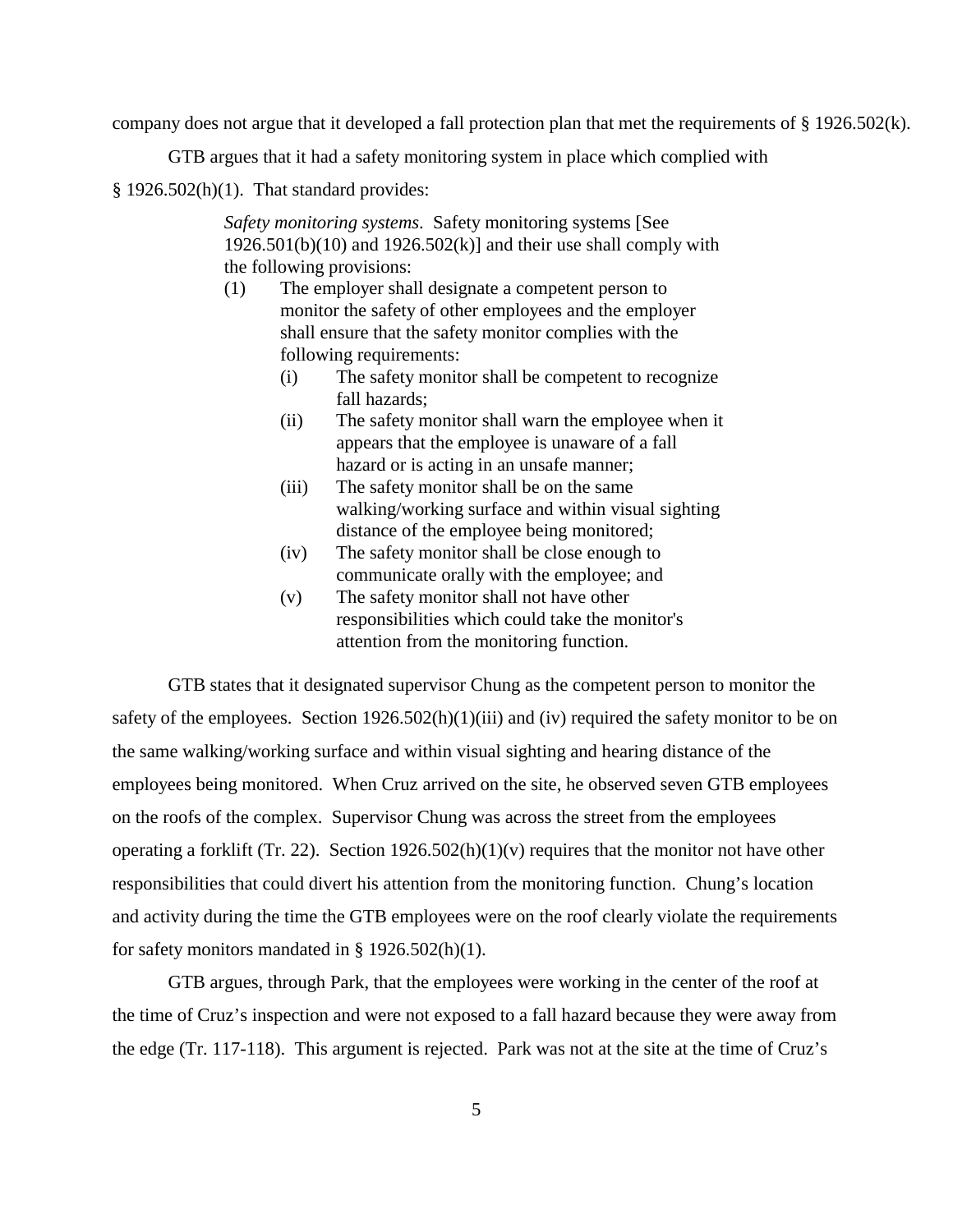inspection, so he cannot testify to the location of the employees. Furthermore, the purpose of having a safety monitor is to warn employees when they are unaware of fall hazards and are acting in an unsafe manner. It is not adequate for a safety monitor to instruct employees to stay away from the edge of the roof and then to leave them to perform other duties.

GTB claims that the Secretary failed to establish employee exposure. Cruz testified that as he approached the worksite, he observed an employee carrying foam "right at the edge" of the roof (Tr. 19). Park testified that he instructed employees to drop the foam insulation over the edge of the roof, and that employees were required to come "about four feet from the edge" in order to do that (Tr. 119). By Park's own admission, his employees were required to come at least within 4 feet of the roof's edge. The Secretary has established that GTB's employees were exposed to a fall hazard and that GTB was aware of this exposure, which took place in plain sight. Both Cruz and his supervisor observed the employees' exposure from a public roadway.

The Secretary has established that GTB violated § 1926.501(b)(13). The employees were exposed to the hazard of falling, which could result in death or broken bones (Tr. 35). The violation is serious.

### Item 2: Alleged Serious Violation of § 1926.1053(b)(1)

The Secretary alleges that GTB committed a serious violation of § 1926.1053(b)(1), which provides:

> *Use.* The following requirements apply to the use of all ladders, including job-made ladders, except as otherwise indicated: When portable ladders are used for access to an upper landing surface, the ladder side rails shall extend at least 3 feet (.9 m) above the upper landing surface to which the ladder is used to gain access; or, when such an extension is not possible because of the ladder's length, then the ladder shall be secured at its top to a rigid support that will not deflect, and a grasping device, such as a grabrail, shall be provided to assist employees in mounting and dismounting the ladder. In no case shall the extension be such that ladder deflection under a load would, by itself, cause the ladder to slip off its support.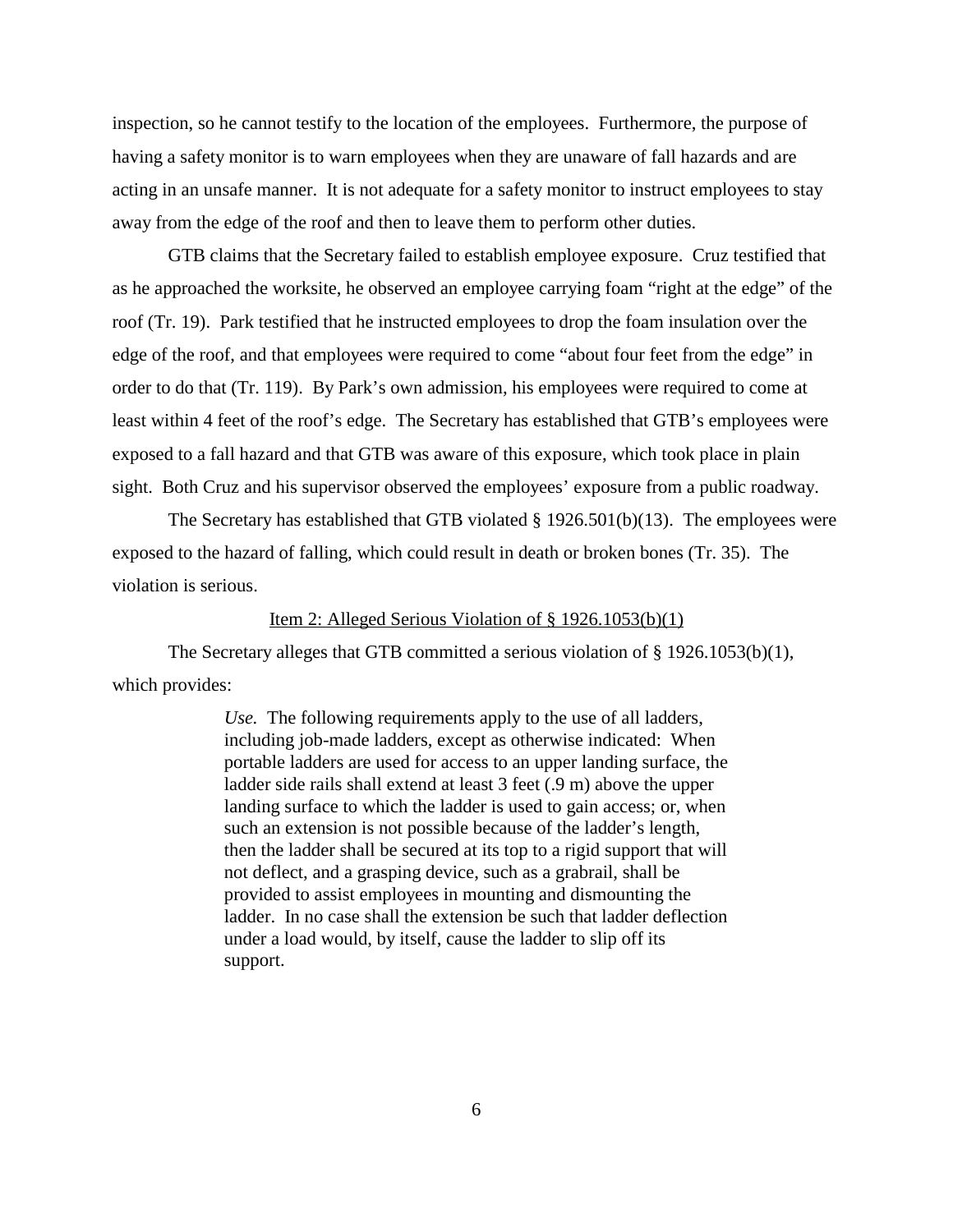Exhibit C-3 is a copy of a photograph that shows a portable ladder placed with its feet on a sloped roof, and its upper part resting against the edge of the upper roof. The top of the ladder is not secured to anything.

Cruz did not measure the ladder, but he testified that it is standard for the rungs of a ladder to be 1 foot apart (Tr. 45). Exhibit C-3 shows that the left hand rail of the ladder extends approximately 2½ feet above the upper roof's edge, and the right hand rail extends approximately 2 feet above the edge.

Cruz observed three or four employees using the ladder to come down from the upper roof (Tr. 46-47). The ladder was in plain view of a public roadway and GTB's supervisor was on the site (Tr. 48). GTB did not present any real defense with regard to this item (Tr. 126).

The Secretary has established a violation of § 1926.1053(b)(1). The hazard created by this violation was that the employee, having a short handhold as he exits onto the roof, could trip or fall, causing bruises and broken bones (Tr. 50). The violation is serious.

#### Item 3: Alleged Serious Violation of § 1926.1053(b)(6)

The Secretary alleges that GTB committed a serious violation of § 1926.1053(b)(6), which provides:

> Ladders shall be used only on stable and level surfaces unless secured to prevent accidental displacement.

Item 3 concerns the same ladder that is the subject of item 2 and that is depicted in Exhibit C-3.

The roof on which the ladder rested was not level. It was sloped at 2 to 12 inches (Tr. 53). Cruz stated that the ladder was resting on the lower roof, and that the feet of the ladder were "secured" by 1 by 2 inch pieces of wood nailed to the concrete of the roof with 1½-inch nails. Cruz believed the weight of an employee using the ladder could cause the wood to "give way" (Tr. 51-52). Cruz observed three or four employees use the ladder (Tr. 54-54). Cruz noted that the ladder shook as employees climbed down (Tr. 55). The ladder was in plain view (Tr. 48).

Cruz testified that the best way to secure the ladder was to put 2 by 4-inch boards in front of the legs of the ladders and to tie the top of the ladder to the edge against which the ladder was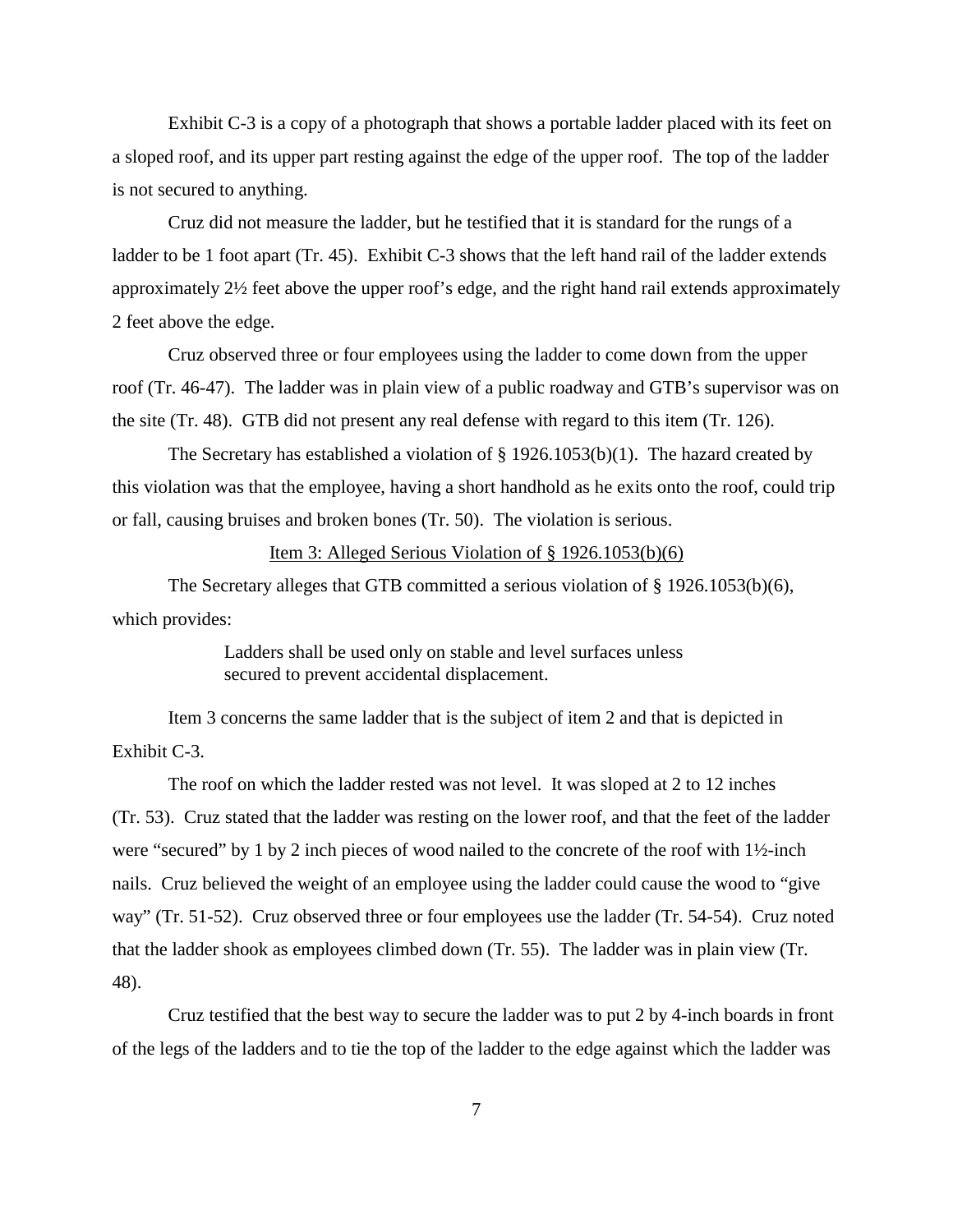leaning (Tr. 58). The Secretary argues only that GTB's means of compliance was inadequate. GTB argues that the 1 by 2 boards nailed in front of the ladder legs was sufficient to secure the ladder (Tr. 98).

It is determined that the Secretary has failed to show by a preponderance of the evidence that the 1 by 2-inch wood nailed to the roof in front of the ladder was insufficient to secure it. Cruz testified that this was inadequate and Park testified that is was. No other evidence was presented to establish whether GTB's method of securing the ladder would prevent accidental displacement. Cruz's opinion is not supported by any other information that would make it markedly more credible than Park's.

The Secretary has failed to establish a violation of § 1926.1053(b)(6).

## Penalty Determination

The Commission is the final arbiter of penalties in all contested cases. Under § 17(j) of the Act, in determining the appropriate penalty, the Commission is required to find and give "due consideration" to (1) the size of the employer's business, (2) the gravity of the violation, (3) the good faith of the employer, and (4) the history of previous violations. The gravity of the violation is the principal factor to be considered.

GTB employed 35 employees at the time of the inspection and is considered to be a small employer (Tr. 139). The Secretary had previously cited GTB for serious violations (Tr. 51). GTB is not entitled to any credit for good faith. GTB was unaware of its employee's experience (Tr. 124). Its implementation of the safety monitoring system was abysmal. The gravity of the violation for item 1 was high. Employees were working on a windy day, were required to go the edge of the roof, and were exposed to falls from a height of 18 feet. A penalty of \$2,000.00 is assessed for item 1. The gravity of the violation for item 2 is moderate. The ladder had some extension above the roof level, but not enough. Employees falling from the ladder would most likely fall to the lower roof, suffering "probably bruises" (Tr. 50). A penalty of \$450.00 is assessed.

8